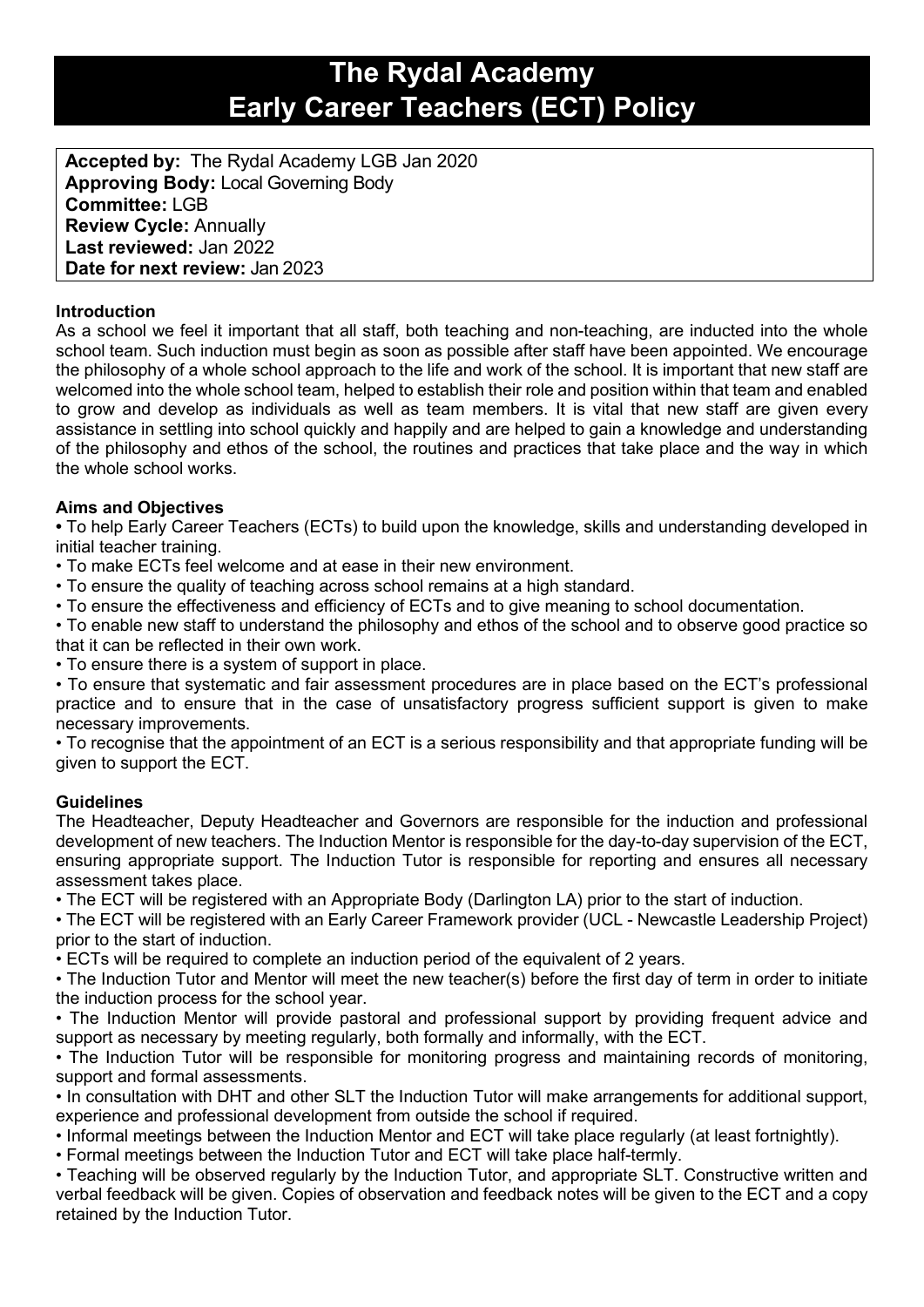• Opportunity should be given to the ECT to observe experienced teachers at work within the school and in other schools.

• The ECT will be given early support on major school issues such as SEND, assessment, record keeping, reporting to parents, behaviour management, child protection procedures and reporting racist incidents during the initial induction meeting with the Headteacher.

• The ECT will be given the opportunity to attend suitable training organised by the LA and the ECF provider. • Should problems arise with the progress of an ECT which could affect the completion of induction, advice and support from the LA will be sought as soon as possible and procedures followed accurately.

• Racist incidents, Child Protection Issues, Health and Safety and other procedures will be discussed between the ECT and a member of SLT in accordance with school policies.

## **Notes**

1. The member of staff selected to be the Induction Mentor will have attended a training course prior to starting the role (provided by UCL).

2. ECTs are assessed against the Teachers' Standards that the Secretary of State has set out for the satisfactory completion of the induction period.

3. The Induction Tutor and the ECT meet regularly to discuss progress with the objectives and a formal assessment is held at the end of each term when the Induction Tutor completes an LA assessment form.

4. The LA, in conjunction with the Headteacher's recommendation, decides if the ECT has satisfactorily completed the Induction period.

5. During year 1 of the induction period the ECT has 10% non-contact time (in addition to the 10% PPA time) to give him/her time to work on objectives, attend training and develop their knowledge and skills. During year 2 of the induction period the ECT has 5% non-contact time (in addition to the 10% PPA time) to give him/her time to work on objectives, attend training and develop their knowledge and skills.

# **Headteacher Responsibilities**

The headteacher is, along with the appropriate body, jointly responsible for the monitoring, support and assessment of the ECT during induction, and is expected to:

• check that the ECT has been awarded QTS;

- clarify whether the teacher needs to serve an induction period or is exempt;
- agree, in advance of the ECT starting the induction programme, which body will act as the appropriate body;
- notify the appropriate body when an ECT is taking up a post in which they will be undertaking induction;
- ensure that the requirements for a suitable post for induction are met;
- ensure the induction tutor has the ability and sufficient time to carry out their role effectively;
- ensure that the mentor has the ability and sufficient time to carry out their role effectively;
- ensure an appropriate ECF-based induction programme is in place;

• ensure the ECT's progress is reviewed regularly, including through observations of and feedback on their teaching; • ensure that assessments are carried out and reports completed and sent to the appropriate body; • maintain and retain accurate records of employment that will count towards the induction period;

• ensure that all monitoring and record keeping is done in the most streamlined and least burdensome way;

• make the governing body aware of the arrangements that have been put in place to support ECTs serving induction; • make a recommendation to the appropriate body on whether the ECT's performance against the Teachers' Standards is satisfactory or requires an extension;

- participate appropriately in the appropriate body's quality assurance procedures; and
- retain all relevant documentation/evidence/forms on file for six years.

There may also be circumstances where the headteacher/principal is expected to:

• obtain interim assessments from the ECT's previous post;

• act early, alerting the appropriate body when necessary, in cases where an ECT may be at risk of not completing induction satisfactorily;

• ensure third-party observation of an ECT who may be at risk of not performing satisfactorily against the Teachers' Standards;

- notify the appropriate body as soon as absences total 30 days or more;
- periodically inform the governing body about the institution's induction arrangements;
- advise and agree with the appropriate body where, in exceptional cases, it may be appropriate to reduce the length of the induction period or deem that it has been satisfactorily completed;

• consult with the appropriate body in cases where a part-time ECT has completed a period covering, but not equivalent to, two school years and has met the necessary requirements to reduce induction;

- provide interim assessment reports for staff moving school in between formal assessment periods; and
- notify the appropriate body when an ECT serving induction leaves the institution.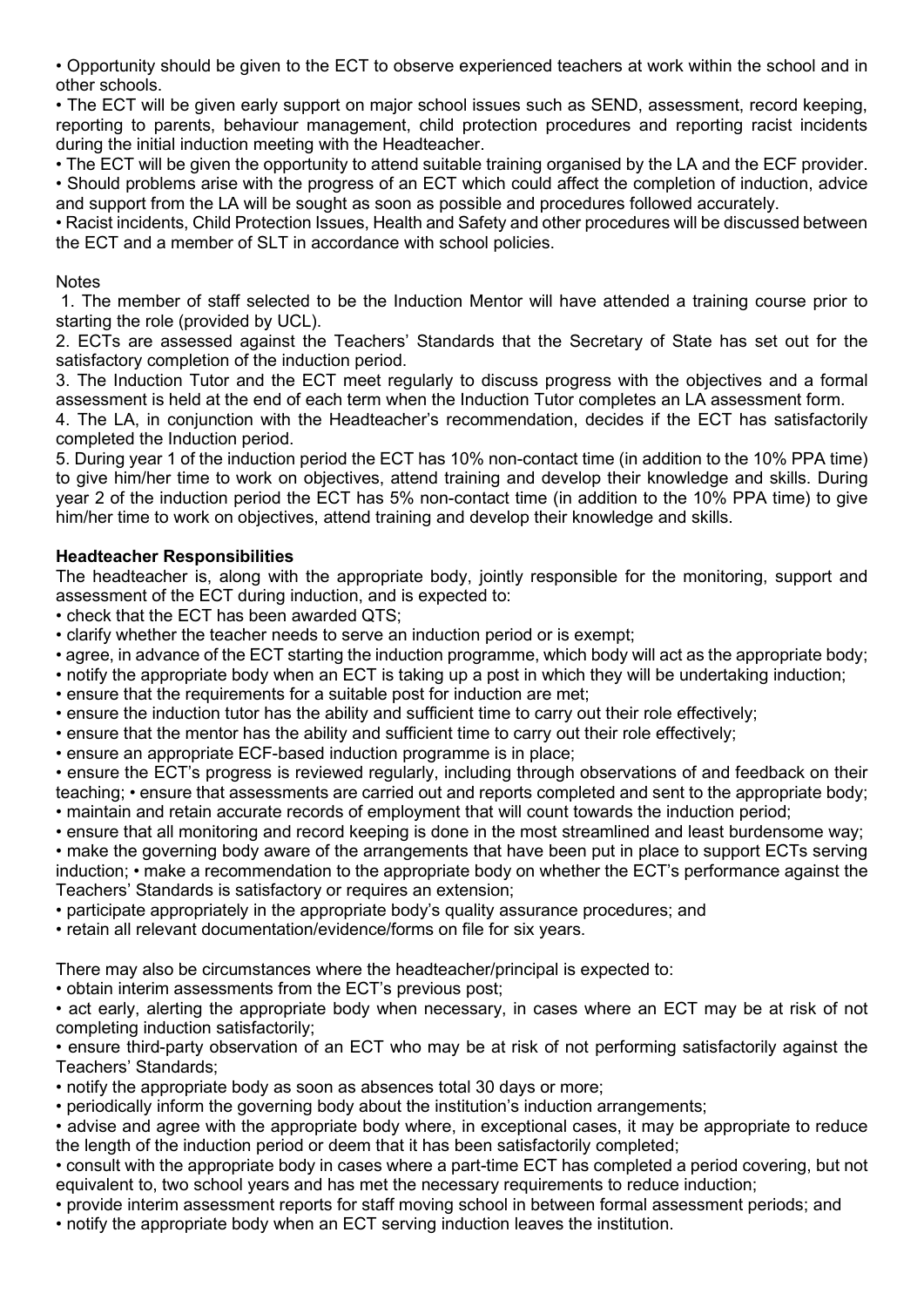In addition to the above, headteachers should also ensure the ECT's post and responsibilities comply with the specific requirements for statutory induction in these settings.

Whilst much of the statutory responsibility for induction falls to the Headteacher, in practice much is delegated to Induction Tutors. The Headteacher however must have in place appropriate quality assurance processes to ensure that all the necessary actions are taking place and the judgements being made are equitable and valid.

## **The Induction Tutor's Responsibilities**

The Induction Tutor should have a clear job description outlining their duties and their lines of accountability. The Induction Tutor (or the Headteacher if carrying out this role) should:

• provide, or co-ordinate, guidance and effective support including coaching and mentoring for the ECT's professional development (with the LA and ECF provider where necessary);

• undertake two formal assessment meetings during the total induction period coordinating input from other colleagues as appropriate (normally one at the end of term three and one at the end of term six, or pro rata for part-time staff);

• carry out progress reviews in terms where a formal assessment does not occur;

• inform the ECT following progress review meetings of the determination of their progress against the Teachers' Standards and share progress review records with the ECT, headteacher and appropriate body;

• inform the ECT during the assessment meeting the judgements to be recorded in the formal assessment record and invite ECTs to add their comments;

• ensure that the ECT's teaching is observed and feedback provided;

• ensure ECTs are aware of how, both within and outside the institution, they can raise any concerns about their induction programme or their personal progress;

• take prompt, appropriate action if an ECT appears to be having difficulties; and.

• ensure that all monitoring and record keeping is done in the most streamlined and least burdensome way, and that requests for evidence from ECTs do not require new documentation but draw on existing working documents.

## **The Induction Mentor's Responsibilities**

The mentor (or the induction tutor if carrying out this role) is expected to:

• regularly meet with the ECT for structured mentor sessions to provide effective targeted feedback;

- work collaboratively with the ECT and other colleagues involved in the ECT's induction within the same school to help ensure the ECT receives a high-quality ECF-based induction programme;
- provide, or broker, effective support, including phase or subject specific mentoring and coaching; and
- take prompt, appropriate action if an ECT appears to be having difficulties.

## **The ECT's Responsibilities**

The ECT should:

• provide evidence that they have QTS and are eligible to start induction;

• meet with their Induction Tutor to discuss and agree priorities for their induction programme and keep these under review;

• agree with their Induction Tutor how best to use their reduced timetable allowance and guarantee engagement with their ECF-based induction programme;

- provide evidence of their progress against the Teachers' Standards;
- participate fully in the agreed monitoring and development programme;
- raise any concerns with their Induction Tutor as soon as practicable;

• consult their appropriate body named contact at an early stage if there are or may be difficulties in resolving issues with their Tutor/within the institution;

• keep track of and participate effectively in the scheduled classroom observations, progress reviews and formal assessment meetings;

• agree with their Induction Tutor the start and end dates of the induction period/part periods and the dates of any absences from work during any period/part period; and

• retain copies of all assessment forms.

## **The Governing Body's Responsibilities**

The Governing Body:

- should ensure compliance with the requirement to have regard to this guidance;
- should be satisfied that the institution has the capacity to support the ECT;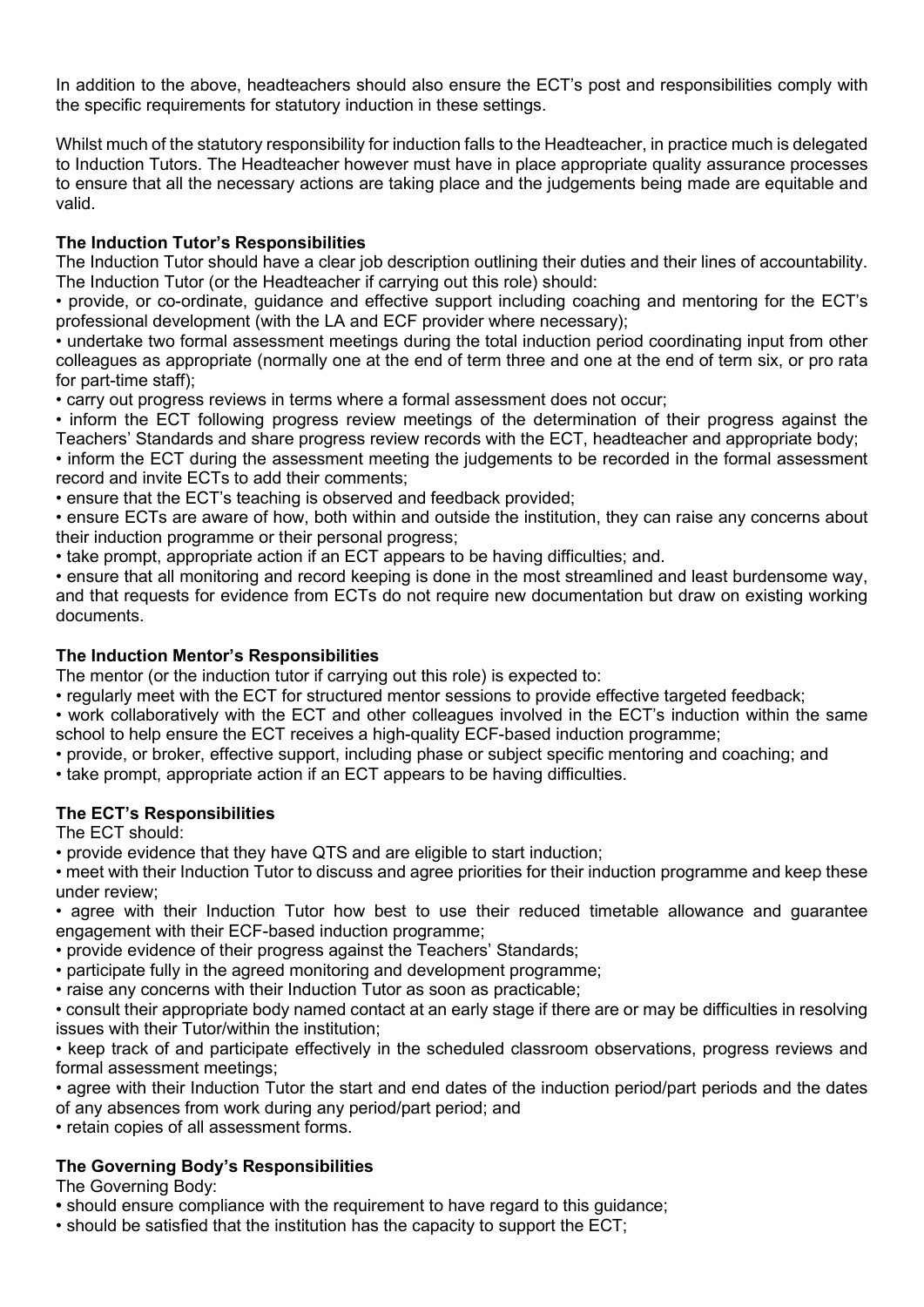• should ensure the headteacher is fulfilling their responsibility to meet the requirements of a suitable post for induction;

• must investigate concerns raised by an individual ECT as part of the institution's agreed grievance procedures;

• can seek guidance from the appropriate body on the quality of the institution's induction arrangements and the roles and responsibilities of staff involved in the process; and

• can request general reports on the progress of an ECT.

## **Appropriate Body Responsibilities**

The appropriate body has the main quality assurance role within the induction process. Through quality assurance, the appropriate body should assure itself that:

• headteachers/principals (and governing bodies where appropriate) are aware of, and are capable of meeting their responsibilities for monitoring support and assessment. This includes checking that an ECT receives an ECF-based induction programme, a designated induction tutor and mentor, and the reduced timetable;and

• the monitoring, support, assessment and guidance procedures in place are fair and appropriate.

The role of an appropriate body can only be performed by the body specified in regulations and must not be delegated. The appropriate body may work with partners who can support or facilitate the delivery of the roles and responsibilities. The appropriate body itself must retain full responsibility for regulatory duties and powers including overseeing induction and decisions on passing induction. The appropriate body should, on a regular basis, consult with headteachers/principals on the nature and extent of the quality assurance procedures it operates, or wishes to introduce. Institutions are required to work with the appropriate body to enable it to discharge its responsibilities effectively.

The appropriate body is expected to take steps to ensure that:

• headteachers/principals have put in place an ECF-based induction programme for the ECT and that their programme of support is clearly based on the ECF;

• headteachers/principals (and governing bodies where appropriate) are meeting their responsibilities in respect of providing a suitable post for induction;

• the monitoring, support, assessment and guidance procedures in place are fair and appropriate;

• where an ECT may be experiencing difficulties, action is taken to address areas of performance that require further development and support;

• where an institution is not fulfilling its responsibilities, contact is made with the institution to raise its concerns;

• induction tutors have the ability and sufficient time to carry out their role effectively;

• mentors have the ability and sufficient time to carry out their role effectively;

• headteachers/principals are consulted on the nature and extent of the quality assurance procedures it operates, or wishes to introduce;

• any agreement entered into with either an FE institution or an independent school's governing body is upheld;

• the headteacher/principal has verified that the award of QTS has been made;

• the school is providing a reduced timetable in addition to PPA time;

• the ECT is provided with a named contact (or contacts) within the appropriate body with whom to raise concerns;

• ECTs' records and assessment reports are maintained;

• all monitoring and record keeping is done in the most streamlined and least burdensome way and that requests for evidence from ECTs do not require new documentation but draw on existing working documents; • agreement is reached with the ECT and the headteacher/principal is consulted where a reduced induction period may be appropriate or is deemed to be satisfactorily completed;

• agreement is reached with the ECT and the headteacher/principal is consulted in cases where a part-time ECT has completed a period covering, but not equivalent to, two school years and has met the necessary requirements to reduce induction;

• a final decision is made on whether the ECT's performance against the Teachers' Standards is satisfactory or an extension is required and the relevant parties are notified; and

• they provide the Teaching Regulation Agency with details of ECTs who have started; completed (satisfactorily or not); require an extension to; or left school partway through an induction period; together with details of the type of induction an ECT is accessing.

The appropriate body should also (as local capacity, resources and agreements allow):